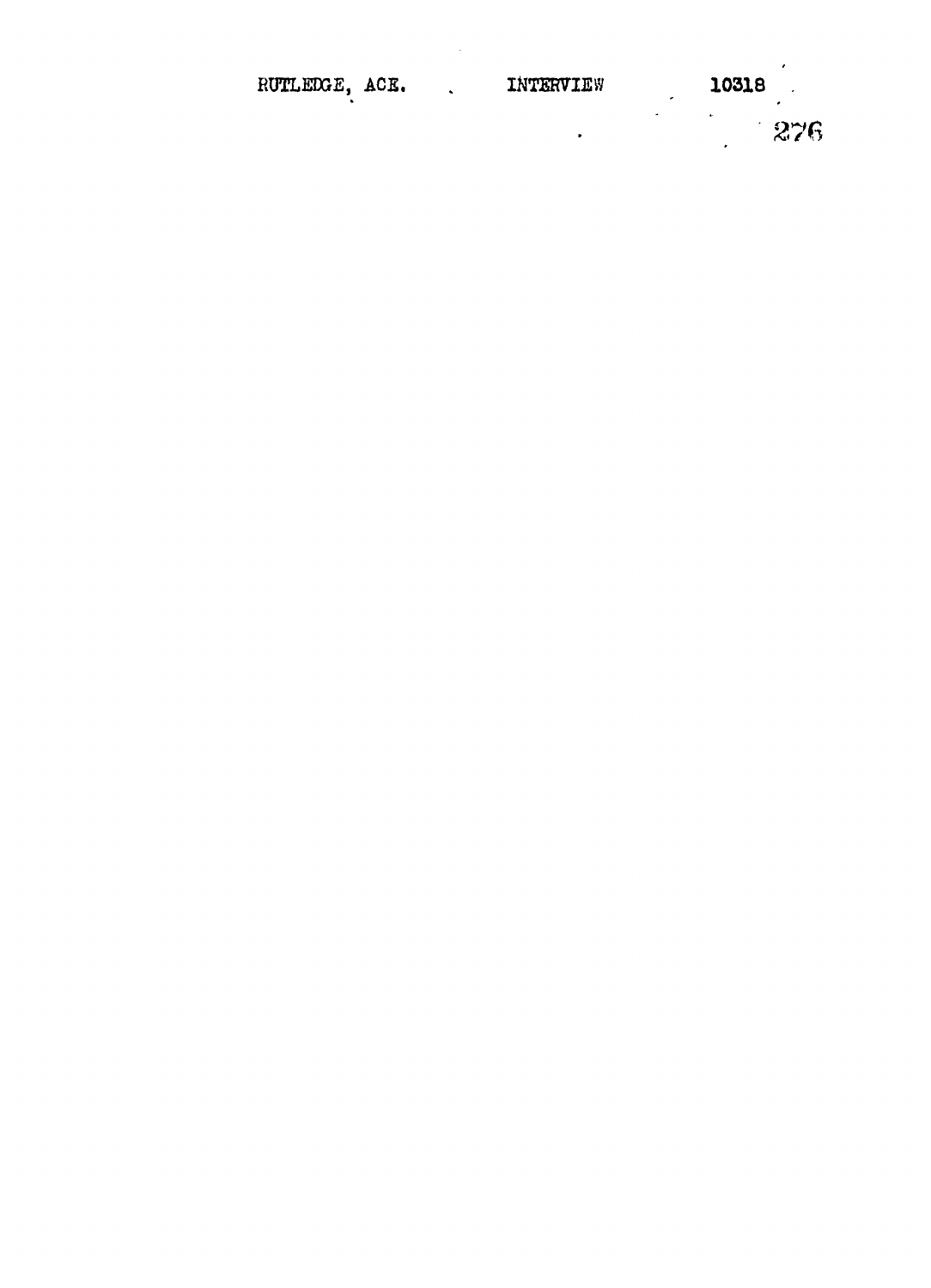RUTLEDGE! INTERVIEW. 10318. ACE. Zaidee  $B_{\bullet}$  Bland. Journalist, March 23. 1938. Interview With Ace Rutledge. Altus, Oklahoma. I do not know it what state my father, R. L. Butledge, was born but my mother, Sarah mabourn, was born in Illinois. eand I was been in Red River County, Texas, August 2, 1881. When I moved to Indian Territory to stay we had leased. land from an Indian and moved all our household goods in two wagons. We made the trip from Fannin County, Texas, in two days and nights. The night we camped out it rained all night and we spent a very miserable time trying to keep dry and warm for it was raining by hard that we could not . have a fire. The next morning the creek was so high that we had to wait until nearly noon before we could cross for there were no bridges, and the stream had to be forded. We had a ten year lease on a tract of Indian land. We had to put up a log house and do fencing around all the land we put in certivation. We put fifty acres in that first We built a two room log house with a rock fireplace year.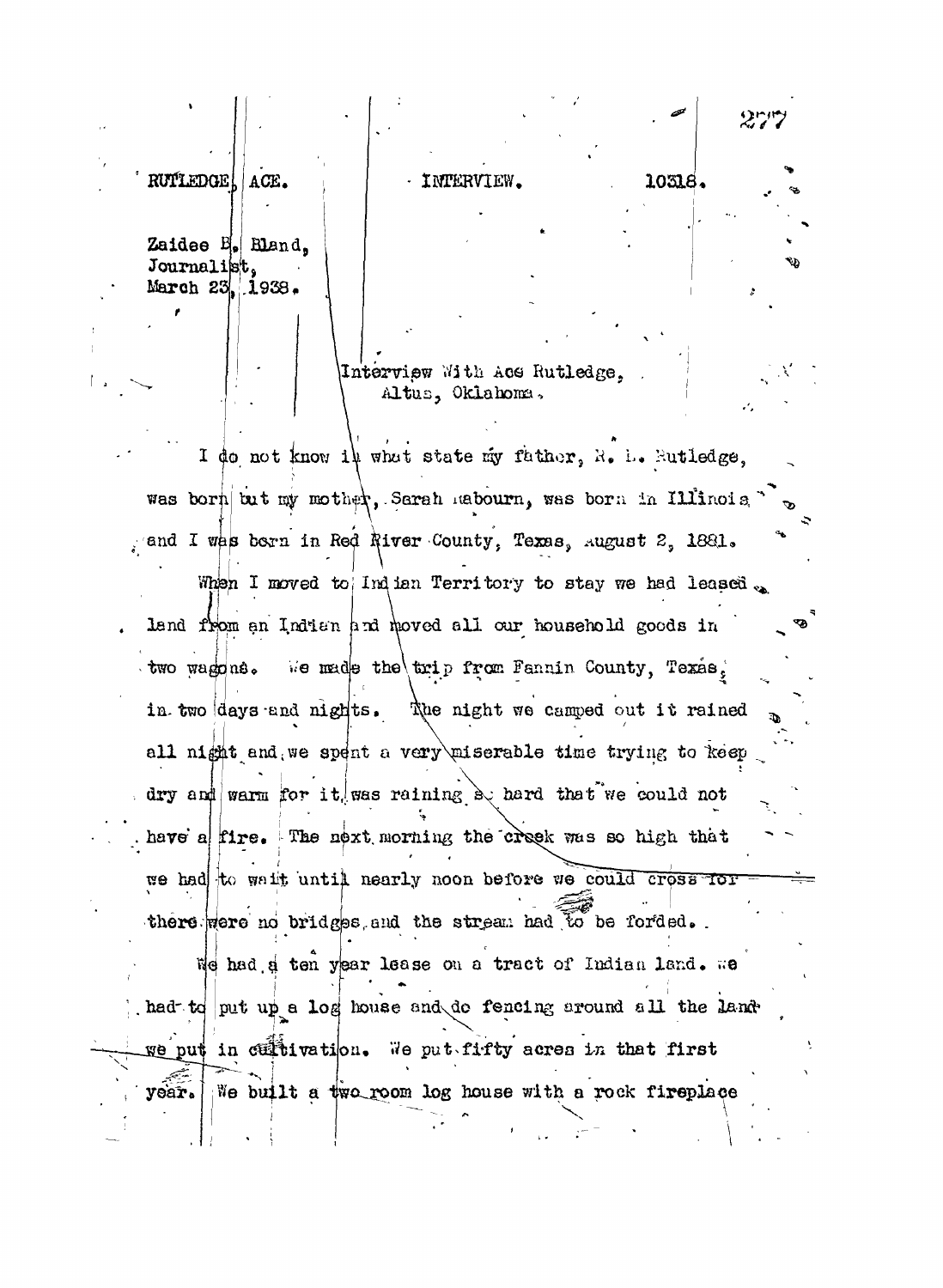10318.

## INTERVIEW.

in one end on which we cooked and kept want in the winter. We covered this house with clapboards and had a plank floor in the two main rooms.

RUTLEDGE. ACE.

Cur water was furnished from a spring about 130 yards from the ho se. The fifty acres and all the out buildings and house were evelosed in a rail ferce. We brought our hogs with us and bought a cow from the Indian for \$10.00.

Anything in the world would row if the seed was put in the ground so everything we war herd of gred to sat was planted. Se made our bwn syrup sid took cor. In wheat to mill for our flour rnd grant. There was no 1 ek. of things to eat but not much schey.

## SHEAD AND BRDG.

The wolf and deer were the only large mit als that were numerous. We hurted the wolf for sport and had deer meat to eat whenever we wanted it. Coons, opossums, gquirrels and rabbits were to be had every day if we . wanted them for our dog that we had brought with us hunted every day and we could shoot squirrel from out our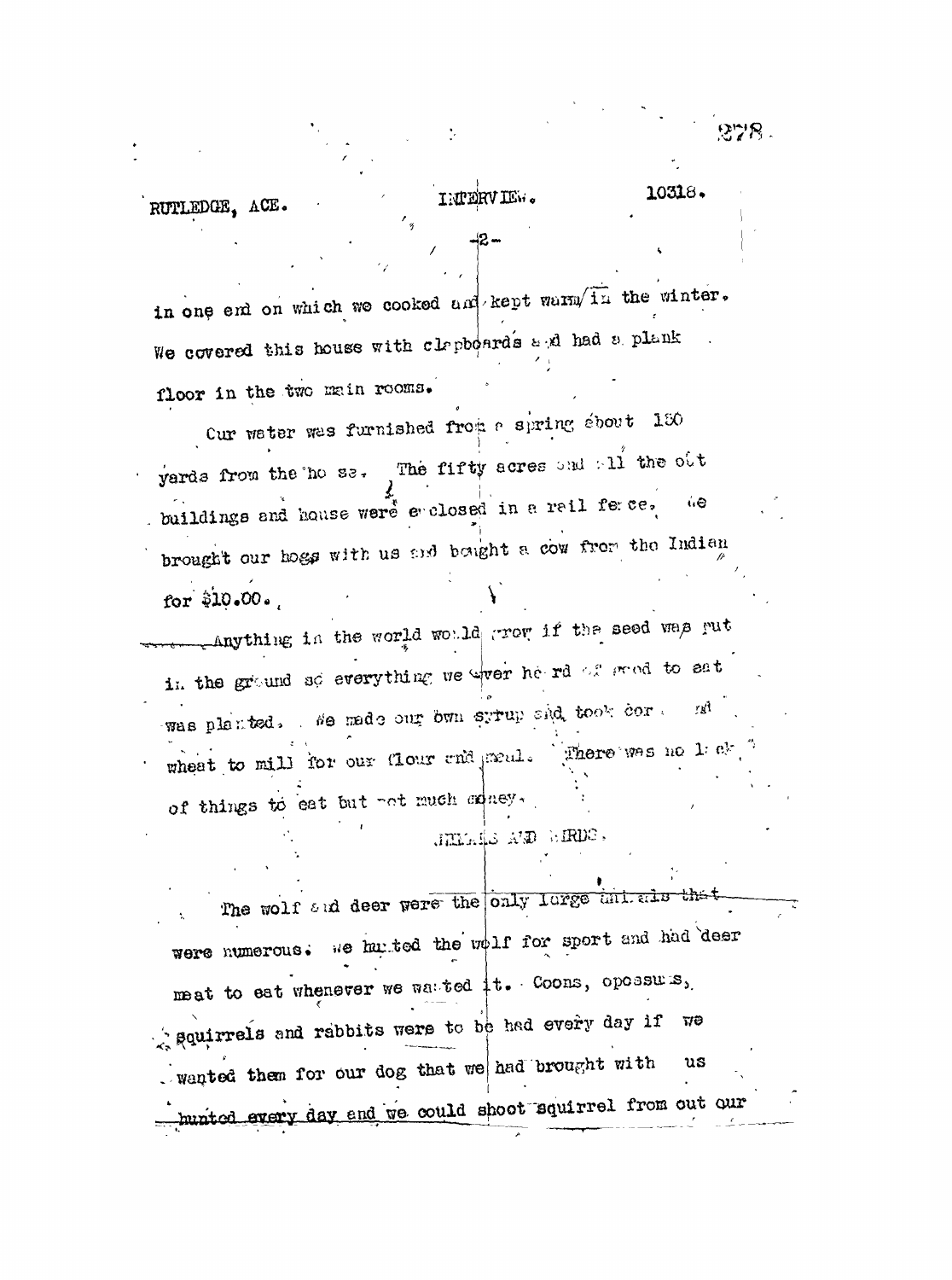- 3-

front door any time we wanted one to eat. Prairie chicken quail and wild turkeys, while not so numerous in the woods. could be had by hunting them on the more open lands.

We hunted coons at night. Bouncar, our dog, would tree them and we would shine their eyes and shoot them out of the tree. I have shot five coons out of one tree a lot of times. We thought coon meet better than opossum for a possum will eat dead carcassof animals and a coonwill not. A coon must have closn fresh food at all times.

INDIANS.

We did not have much to do with the Indians but there wes one old Indian who took quite a fancy to our family and stayed a good deal with us. She was a kind of medicine woman and was always murmering over us if any one got hurt or sick. The best we could count she lived to be about. one hundred and eight years old. Her name was Keiffer.

WILD FOOD.

In the Spring there were a dozen different plants used for food but I never learned the names of them. In Summer we had every kind of berry I ever heard of ripening right